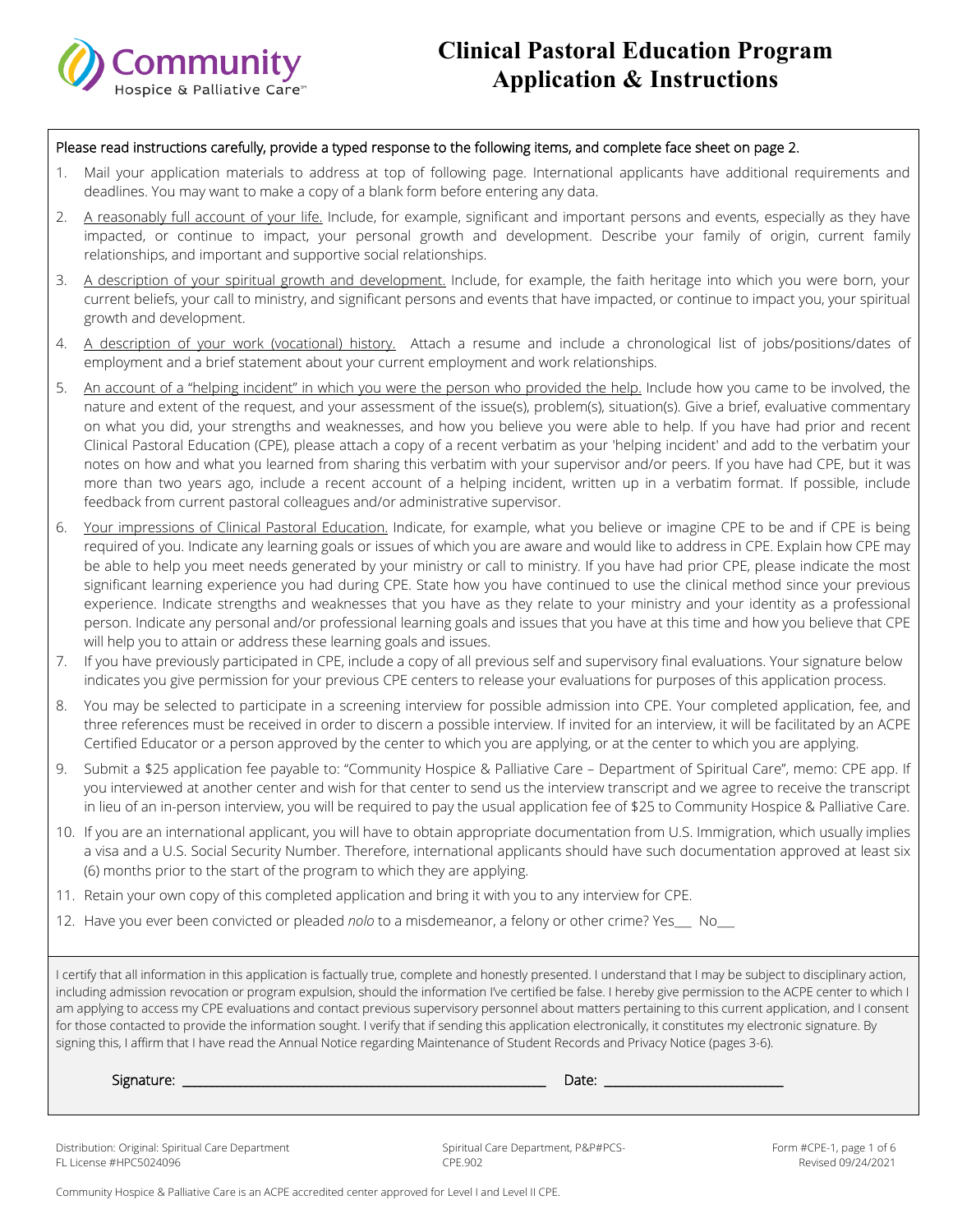

| Mail application and \$25 application fee to:                                                                                                                                                                                  |                                                                                                                                                                                                                                     |                     |                   |                                                |  |
|--------------------------------------------------------------------------------------------------------------------------------------------------------------------------------------------------------------------------------|-------------------------------------------------------------------------------------------------------------------------------------------------------------------------------------------------------------------------------------|---------------------|-------------------|------------------------------------------------|--|
|                                                                                                                                                                                                                                |                                                                                                                                                                                                                                     |                     |                   |                                                |  |
| Community Hospice & Palliative Care<br>Department of Spiritual Care & CPE<br>4266 Sunbeam Road, Jacksonville, FL 32257<br>Attention: Ed Wilder, 400 Building                                                                   |                                                                                                                                                                                                                                     | Phone: 904.407.6217 | Fax: 904.407.8172 |                                                |  |
| Applying for: April to August Extended _______                                                                                                                                                                                 | October to February Extended _________                                                                                                                                                                                              |                     |                   | Indicate Year Applying for ________            |  |
| Directory Information                                                                                                                                                                                                          |                                                                                                                                                                                                                                     |                     |                   |                                                |  |
|                                                                                                                                                                                                                                |                                                                                                                                                                                                                                     |                     |                   |                                                |  |
|                                                                                                                                                                                                                                |                                                                                                                                                                                                                                     |                     |                   |                                                |  |
| Country & ZIP: No. 2008. The Country & ZIP: No. 2008. The Country & ZIP: No. 2008. The Country & ZIP: No. 2008. The Country & ZIP: No. 2008. The Country & ZIP: No. 2008. The Country of Country and Country and Country of Co |                                                                                                                                                                                                                                     |                     |                   |                                                |  |
|                                                                                                                                                                                                                                |                                                                                                                                                                                                                                     |                     |                   |                                                |  |
|                                                                                                                                                                                                                                |                                                                                                                                                                                                                                     |                     |                   |                                                |  |
|                                                                                                                                                                                                                                |                                                                                                                                                                                                                                     |                     |                   |                                                |  |
|                                                                                                                                                                                                                                |                                                                                                                                                                                                                                     |                     |                   |                                                |  |
| urisdiction/District/Diocese/Conference/Association:                                                                                                                                                                           |                                                                                                                                                                                                                                     |                     |                   |                                                |  |
|                                                                                                                                                                                                                                |                                                                                                                                                                                                                                     |                     |                   |                                                |  |
|                                                                                                                                                                                                                                |                                                                                                                                                                                                                                     |                     |                   |                                                |  |
|                                                                                                                                                                                                                                |                                                                                                                                                                                                                                     |                     |                   |                                                |  |
| College:                                                                                                                                                                                                                       | Degree:<br>Date:                                                                                                                                                                                                                    |                     |                   |                                                |  |
|                                                                                                                                                                                                                                |                                                                                                                                                                                                                                     |                     |                   |                                                |  |
| Seminary:                                                                                                                                                                                                                      | Degree:                                                                                                                                                                                                                             |                     | Date:             |                                                |  |
|                                                                                                                                                                                                                                |                                                                                                                                                                                                                                     |                     |                   |                                                |  |
| Graduate School:                                                                                                                                                                                                               | Degree:                                                                                                                                                                                                                             |                     | Date:             |                                                |  |
|                                                                                                                                                                                                                                |                                                                                                                                                                                                                                     |                     |                   |                                                |  |
| Prior CPE Dates:                                                                                                                                                                                                               | Center                                                                                                                                                                                                                              |                     | Supervisor        |                                                |  |
|                                                                                                                                                                                                                                |                                                                                                                                                                                                                                     |                     |                   |                                                |  |
|                                                                                                                                                                                                                                |                                                                                                                                                                                                                                     |                     |                   |                                                |  |
|                                                                                                                                                                                                                                |                                                                                                                                                                                                                                     |                     |                   |                                                |  |
|                                                                                                                                                                                                                                |                                                                                                                                                                                                                                     |                     |                   |                                                |  |
|                                                                                                                                                                                                                                |                                                                                                                                                                                                                                     |                     |                   |                                                |  |
|                                                                                                                                                                                                                                |                                                                                                                                                                                                                                     |                     |                   |                                                |  |
|                                                                                                                                                                                                                                |                                                                                                                                                                                                                                     |                     |                   |                                                |  |
|                                                                                                                                                                                                                                |                                                                                                                                                                                                                                     |                     |                   |                                                |  |
|                                                                                                                                                                                                                                |                                                                                                                                                                                                                                     |                     |                   |                                                |  |
|                                                                                                                                                                                                                                |                                                                                                                                                                                                                                     |                     |                   |                                                |  |
|                                                                                                                                                                                                                                |                                                                                                                                                                                                                                     |                     |                   |                                                |  |
|                                                                                                                                                                                                                                |                                                                                                                                                                                                                                     |                     |                   |                                                |  |
|                                                                                                                                                                                                                                |                                                                                                                                                                                                                                     |                     |                   |                                                |  |
|                                                                                                                                                                                                                                |                                                                                                                                                                                                                                     |                     |                   |                                                |  |
|                                                                                                                                                                                                                                | <b>Example 2</b> Date: the contract of the contract of the contract of the contract of the contract of the contract of the contract of the contract of the contract of the contract of the contract of the contract of the contract |                     |                   |                                                |  |
| Distribution: Original: Spiritual Care Department<br>FL License #HPC5024096                                                                                                                                                    | Spiritual Care Department, P&P#PCS-<br>CPE.902                                                                                                                                                                                      |                     |                   | Form #CPE-1, page 2 of 6<br>Revised 09/24/2021 |  |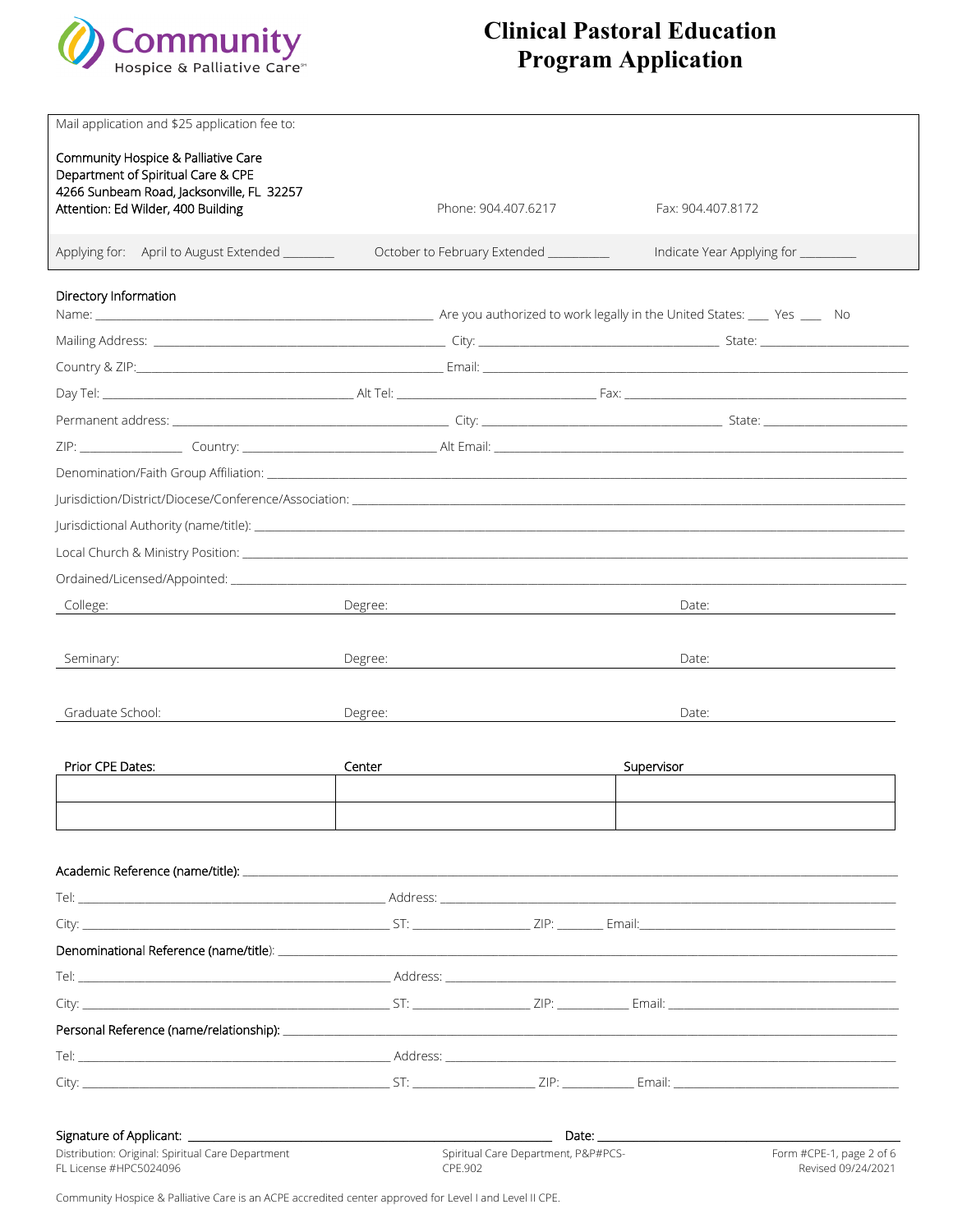

### ANNUAL NOTICE FOR MAINTENANCE OF STUDENT RECORDS

Clinical Pastoral Education at Community Hospice & Palliative Care Accredited by the Association for Clinical Pastoral Education, Inc. For Level I and Level II CPE

#### PURPOSE OF ANNUAL NOTICE:

Community Hospice and Palliative Care (Community Hospice) retain student records in accordance with the Association of Clinical Pastoral Education, Inc. (ACPE) Standards, maintaining confidentiality and appropriate accessibility of record information. Community Hospice complies with the "Family Educational Rights and Privacy Act (FERPA)" regarding privacy, collecting/gathering, storing and releasing of student information.

#### DEFINITIONS:

- 1. Association of Clinical Pastoral Education, Inc. (ACPE): Nationally recognized as a standard setting and accrediting resource agency in the field of pastoral care by the U.S. Department of Education.
- 2. **ACPE Center (Accredited Center):** An administrative structure or entity authorized by the ACPE Accreditation Commission to conduct programs of CPE (Level I/Level II). An ACPE accredited center is responsible for providing, or contracting for, and coordinating those components identified by ACPE standards as necessary for clinical pastoral learning to occur. The term applies to such structures with Candidacy or Accredited Member status.
- 3. Family Educational Rights and Privacy Act (FERPA): A Federal law that protects the privacy of student education records. The law allows students the right to access their education records; to seek to amend their records if they believe they are inaccurate or misleading; and to control the disclosure of record information. The law applies to all ACPE CPE programs.
- 4. **Student:** A person admitted to and participating in a CPE program. For purposes of this policy, the following are considered CPE students: Spiritual Care Interns: A person seeking to earn a unit of CPE who is enrolled in either the Extended Intern unit or the Intensive Summer unit of CPE covering Level I and/or Level II Outcomes. The intern pays Community Hospice for this educational opportunity and liability is covered under Volunteer Services.
- 5. Student Record: (ACPE Accreditation Manual 2020, Guide for Student Records.)
	- A. Any record (paper, electronic, video, audio, biometric etc.) directly related to the student from which the student's identity can be recognized
	- B. Any record maintained by the education program/institution or a person acting for the institution.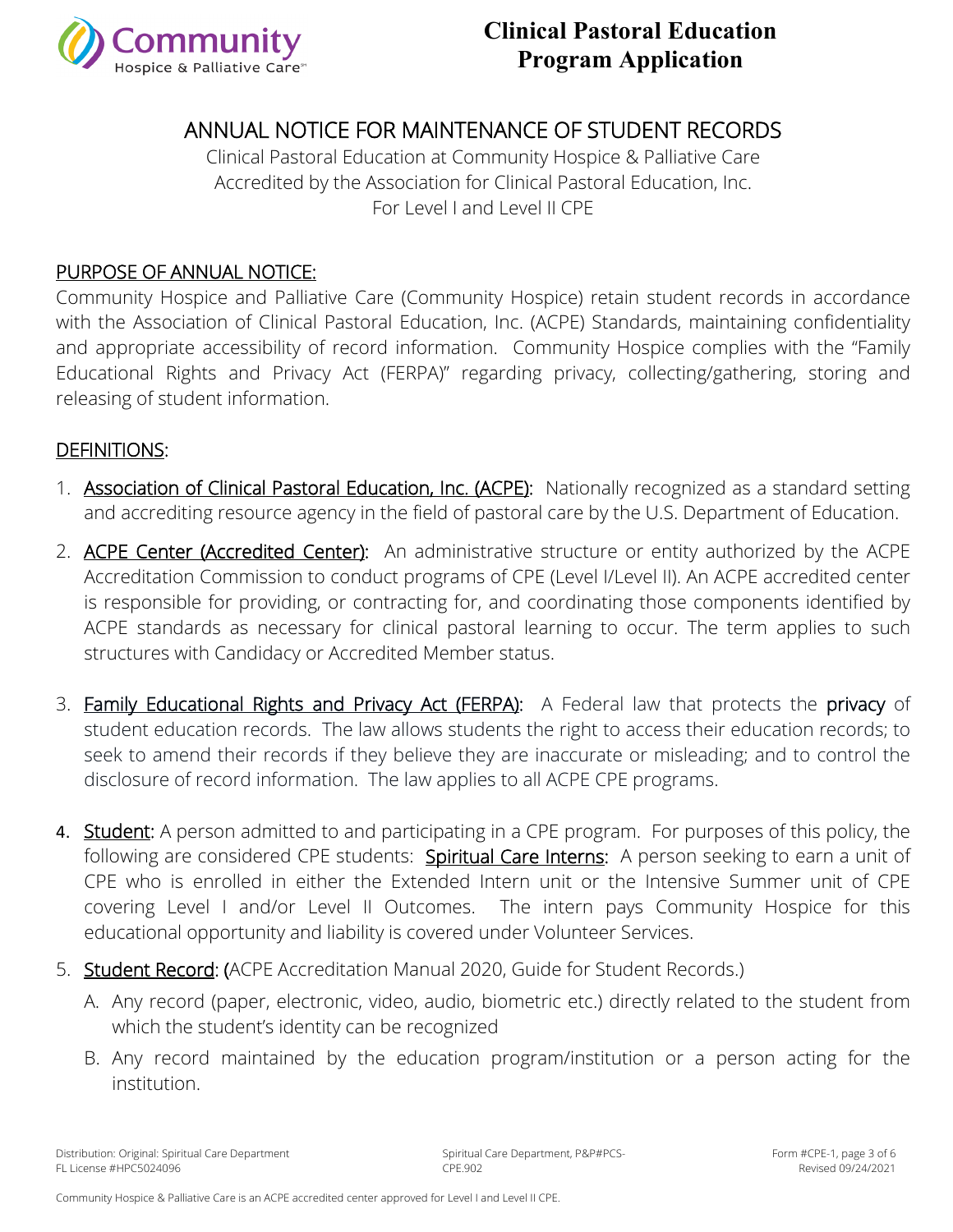

#### PROCEDURE:

#### Annual Notice

- 1. Annually, prior to the start of each CPE program, an updated declaration of privacy ("Annual Notice") explaining protocols for the proper handling of student records is published and a copy included in the CPE "Student Handbook" and the center's handbook. A copy of the Annual Notice is also enclosed with the mailing of acceptance letters to students.
- 2. The "Annual Notice" states:
	- A. "This ACPE CPE center/program guarantees to its students the rights to inspect and review education records, to seek to amend them, to specified control over release of record information, and to file a complaint against the program for alleged violations of these Family Education and Privacy Act (FERPA) rights.
	- B. When necessary, permission is obtained from each student to publish common directory information (e.g., name, address, email, telephone, date of birth, religion, previous education, and/or photograph) at least one (1) week prior to the start of program.
	- C. Details of record management protocols: "A student has the right to object to record content. If not negotiable, the written objection will be kept with and released with the record. Grades are exempted from this right."

#### Student Records

1.At the time of orientation to the program, students are made aware of information being collected in their student record and how it is being used.

2. During a unit of CPE training, each student's file contains an agreement for training that includes, but is not limited to:

- A. Authorization to visit patients, parishioners or clients;
- B. Access to appropriate clinical records and informed consent regarding use of student materials (The Use of Clinical Materials Consent Form); and
- C. Agreement by the student to abide by the center's policies and procedures protecting confidentiality and the rights of clients/patients.
- 3. At the end of each unit of CPE, student records are diminished to include:
	- A. ACPE application face sheet with updated directory information;
	- B. Student's self-evaluation; and
	- C. ACPE Certified Educator's CPE final evaluation report.
	- D. The Use of Clinical Materials Consent Form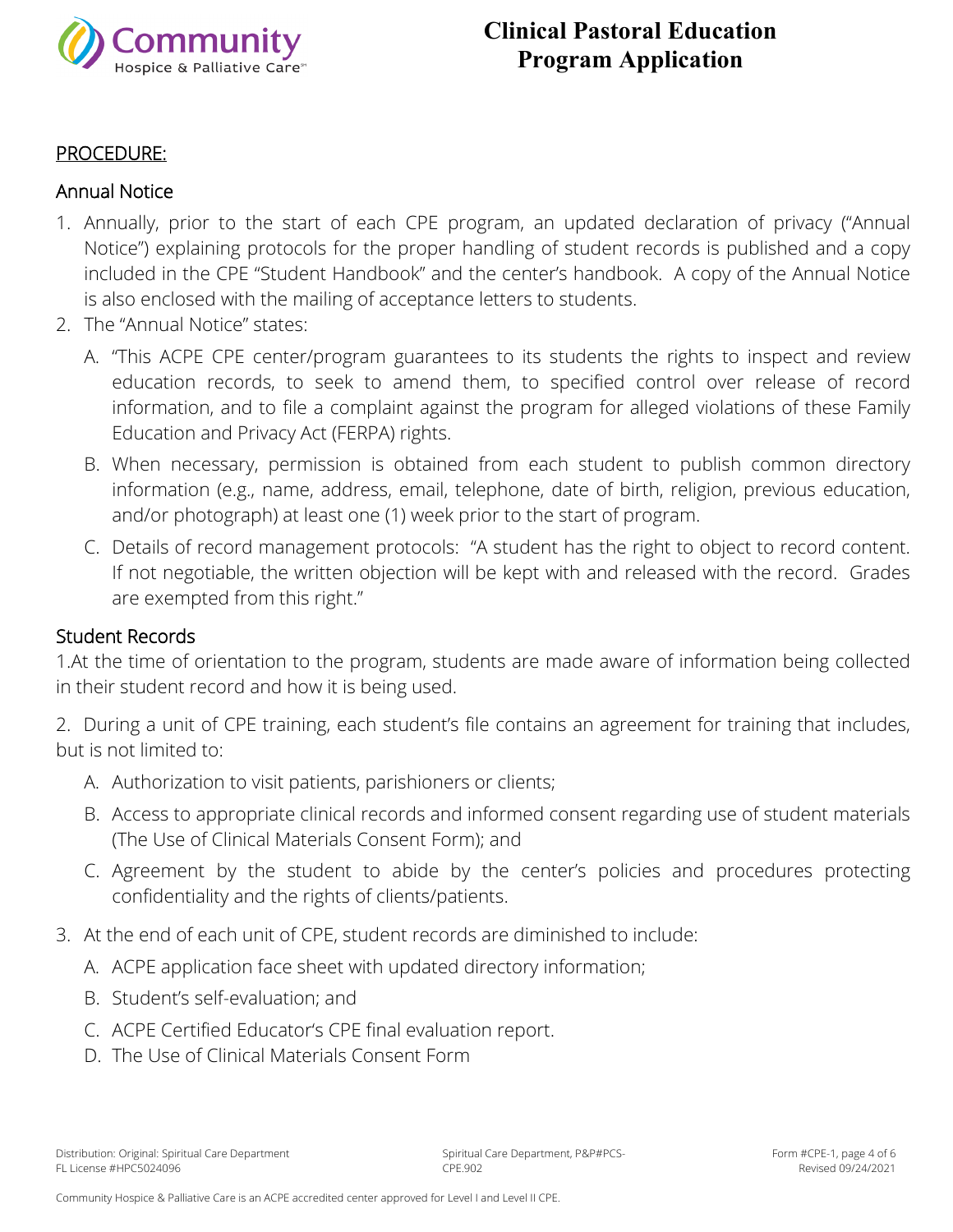

4. For students who are in training sponsored by the Veterans Administration (VA), the VA requires that student records contain the original VA application face sheet and VA approval sheet for each unit of CPE training.

#### Record Management

- 1. The center retains student records for a minimum of ten (10) years. After ten (10) years, the center may destroy student records, except for the Application Face Sheet and The Use of Clinical Materials Consent Form, both of which are required by ACPE to be retained indefinitely.
- 2. All student records for units of CPE earned at Community Hospice and Palliative Care are maintained by the spiritual care and CPE department. The Community Hospice and Palliative Care manager and director of spiritual care and CPE and the director's administrative assistant/designee (AA/designee) have access to and are responsible for confidential management of all CPE records. All ACPE Certified Educators at Community Hospice may access student files.
- 3. All student records are secured in a locked file cabinet in the Community Hospice department of spiritual care and CPE. Note: In the event the center ceases to be accredited or is without a CPE Certified Educator for a prolonged period of time, duplicate CPE records will be destroyed.
- 4. All records maintained at Community Hospice and Palliative Care must be kept confidential and returned to locked storage or secured on the organization's hard drive at the end of the work day.
- 5. Files of students taking additional units of CPE are maintained in the latest training year section. A Face sheet will be retained in the folder of previous units.
- 6. Application materials are kept in strict confidence and accessed only by the Community Hospice and Palliative Care Certified Educators and interview committees. They are returned to the applicant or destroyed after admission decisions have been made.
	- A. Applicants may request materials be retained for application to a future unit of training. These materials are placed in the latest active application section.
	- B. Privacy documents are destroyed at this center by means of a secured shredder company.

#### Access to Student Records

- 1. Students are responsible for retaining copies of their own records of student's self-evaluations, Certified Educator evaluations and levels of units completed, committee reports, and any application or learning process materials for future use.
- 2. Students may request that the center forward reports/evaluations to schools, denominations and other CPE centers. The request must be written, signed and specific.